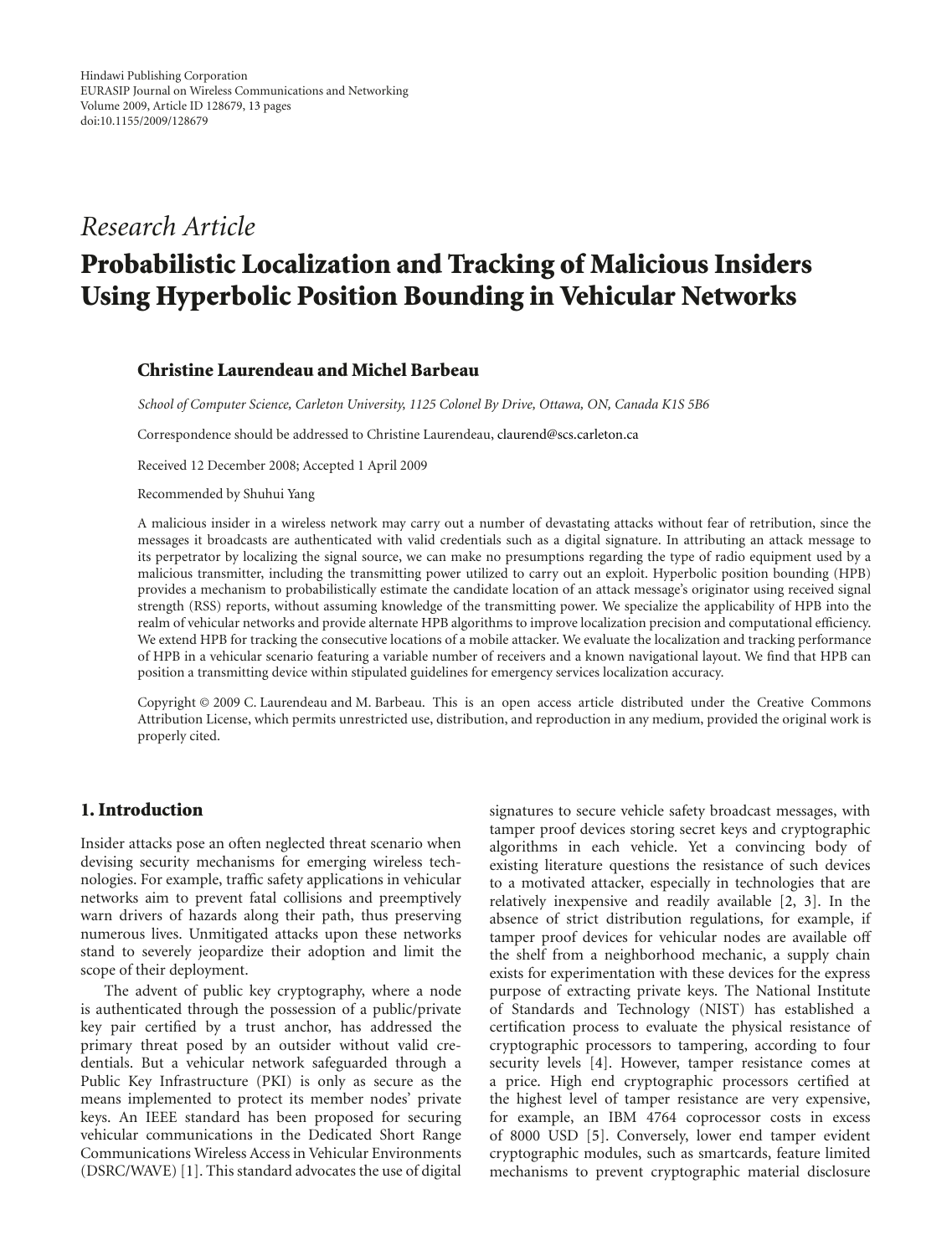or modification and only provide evidence of tampering after the fact [6]. The European consortium researching solutions in vehicular communications security, SeVeCom, has highlighted the existence of a gap in tamper resistant technology for use in vehicular networks [7]. While low end devices lack physical security measures and suffer from computational performance issues, the cost of high end modules is prohibitive. The gap between the two extremes implies that a custom hardware and software solution is required, otherwise low end devices may be adopted and prove to be a boon for malicious insiders.

Vehicle safety applications necessitate that each network device periodically broadcast position reports, or *beacons*. A malicious insider generating false beacons whose digital signature is verifiable can cause serious accidents and possibly loss of life. Given the need to locate the transmitter of false beacons, we have put forth a mechanism for attributing a wireless network insider attack to its perpetrator, assuming that a malicious insider is unlikely to use a digital certificate linked to its true identity. Any efforts to localize a malicious transmitter must assume that an attacker may willfully attempt to evade detection and retribution. As such, only information that is revealed outside a perpetrator's control can be utilized. A number of existing wireless node localization schemes translate the radio signal received signal strength (RSS) at a set of receivers into approximated transmitter-receiver (T-R) distances, in order to position a transmitter. However, these assume that the effective isotropic radiated power (EIRP) used by the signal's originator is known. While this presumption may be valid for the location estimation of reliable and cooperative nodes, a malicious insider may transmit at unexpected EIRP levels in order to mislead localization efforts and obfuscate its position. Our hyperbolic position bounding (HPB) algorithm addresses a novel threat scenario in probabilistically delimiting the candidate location of an attack message's originating device, assuming neither the cooperation of the attacker nor any knowledge of the EIRP [8]. The RSS of an attack message at a number of trusted receivers is employed to compute multiple hyperbolic areas whose intersection contains the source of the signal, with a degree of confidence.

We demonstrate herein that the HPB mechanism is resistant to varying power attacks, which are a known pitfall of RSS-based location estimation schemes. We present three variations of HPB, each with a different algorithm for computing hyperbolic areas, in order to improve computational efficiency and localization granularity. We extend HPB to include a mobile attacker tracking capability. We simulate a vehicular scenario with a variable number of receiving devices, and we evaluate the performance of HPB in both localizing and tracking a transmitting attacker, as a function of the number of receivers. We compare the HPB performance against existing location accuracy standards in related technologies, including the Federal Communications Commission (FCC) guidelines for localizing a wireless handset in an emergency situation.

Section 2 reviews existing work in vehicular node location determination and tracking. Section 3 outlines the HPB mechanism in its generic incarnation. Section 4 presents three flavours of the HPB algorithm for localizing and tracking a mobile attacker. Section 5 evaluates the performance of the extended HPB algorithms. Section 6 discusses the simulation results obtained. Section 7 concludes the paper.

## **2. Related Work**

A majority of wireless device location estimation schemes presume a number of constraints that are not suitable for security scenarios. We outline these assumptions and compare them against those inherent in our HPB threat model in [9]. For example, a number of publications related to the location determination of vehicular devices focus on self-localization, where a node seeks to learn its own position [10, 11]. Although the measurements and information provided to these schemes are presumed to be trustworthy, this assumption does not hold for finding an attacker invested in avoiding detection and eviction from the network.

Some mechanisms for the localization of a vehicular device by other nodes are based on the principle of location verification, where a candidate position is proposed, and some measured radio signal characteristic, such as time of flight or RSS, is used to confirm the vehicle's location. For example, in [12, 13], Hubaux et al. adapt Brands and Chaum's distance bounding scheme [14] for this purpose. Yet a degree of cooperation is expected on the part of an attacker for supplying a position. Additionally, specialized hardware is necessary to measure time of flight, including nanosecondprecision synchronized clocks and accelerated processors to factor out relatively significant processing delays at the sender and receiver. Xiao et al. [15] employ RSS values for location verification but they assume that all devices, including malicious ones, use the same EIRP. An attacker with access to a variety of radio equipment is unlikely to be constrained in such a manner.

Location verification schemes for detecting false position reports may be beacon based or sensor based. Leinmüller et al. [16] filter beacon information through a number of plausibility rules. Because each beacon's claimed position is corroborated by multiple nodes, consistent information is assumed to be correct, based on the assumption of an honest majority of network devices. This presumption leaves the scheme vulnerable to Sybil attacks [17]. If a rogue insider can generate a number of Sybil identities greater than the honest majority, then the attacker can dictate the information corroborated by a *dishonest majority* of virtual nodes. In ensuring a unique geographical location for a signal source, our HPB-based algorithms can detect a disproportionate number of colocated nodes.

Tang et al. [18] put forth a sensor-based location verification mechanism, where video sensors, such as cameras and RFID readers, can identify license plates. However, cameras perform suboptimally when visibility is reduced, for example, at night or in poor weather conditions. This scheme is supported by PKI-based beacon verification and correlation by an honest majority, which is also vulnerable to insider and Sybil attacks. Another sensor-based mechanism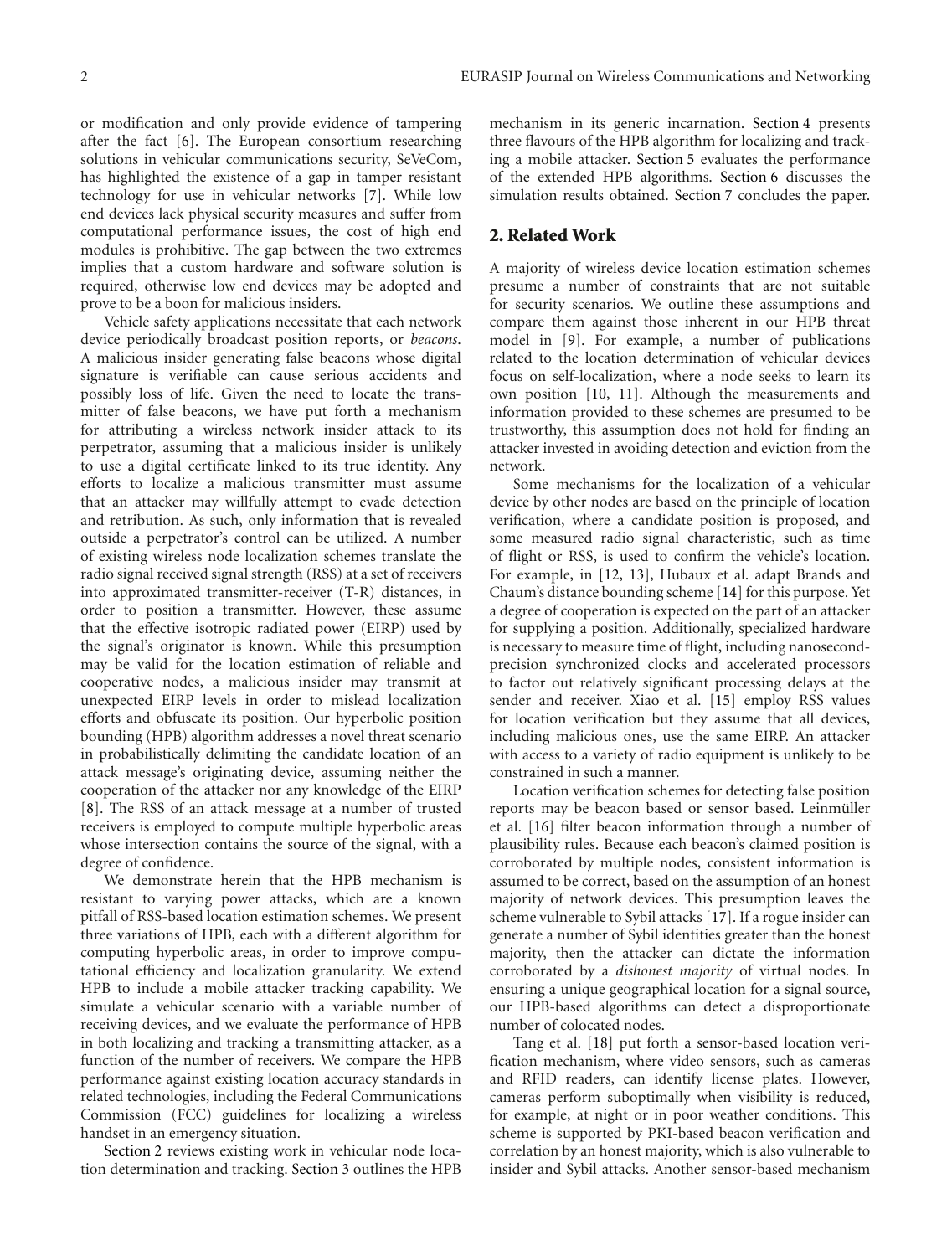is suggested by Yan et al. [19], using radar technology for local security and the propagation of radar readings through beacons on a global scale. Again, an honest majority is assumed to be trustworthy for corroborating the beacons, both locally and globally.

Some existing literature deals explicitly with mobile device tracking, including the RSS-based mechanisms put forth by Mirmotahhary et al. [20] and by Zaidi and Mark [21]. These presume a known EIRP and require a large number of transmitted messages so that the signal strength variations can be filtered out.

#### **3. Hyperbolic Position Bounding**

The log-normal shadowing model predicts a radio signal's large-scale propagation attenuation, or *path loss*, as it travels over a known T-R distance [22]. The variations in signal strength experienced in a particular propagation environment, also known as the *signal shadowing*, behave as a Gaussian random variable with mean zero and a standard deviation obtained from experimental measurements. In this model, the path loss over T-R distance *d* is computed as

$$
L(d) = \overline{L}(d_0) + 10\eta \log\left(\frac{d}{d_0}\right) + X_{\sigma},\tag{1}
$$

where  $d_0$  is a predefined reference distance close to the transmitter,  $\bar{L}(d_0)$  is the average path loss at the reference distance, and *η* is a path loss exponent dependent upon the propagation environment. The signal shadowing is represented by a random variable  $X_{\sigma}$  with zero mean and standard deviation *σ*.

In [8], we adapt the log-normal shadowing model to estimate a range of T-R *distance differences*, assuming that the EIRP is unknown. The minimum and maximum bounds of the distance difference range between a transmitter and a receiver pair  $R_i$  and  $R_j$ , with confidence level  $C$ , are computed as

$$
\Delta d_{ij}^- = \left( d_0 \times 10^{(\mathcal{P}^- - \text{RSS}_i - \overline{L}(d_0) - z\sigma)/10\eta} \right) - \left( d_0 \times 10^{(\mathcal{P}^- - \text{RSS}_j - \overline{L}(d_0) + z\sigma)/10\eta} \right),
$$
 (2)

$$
\Delta d_{ij}^+ = \left(d_0 \times 10^{(\mathcal{P}^+ - \text{RSS}_i - \overline{L}(d_0) + z\sigma)/10\eta}\right) - \left(d_0 \times 10^{(\mathcal{P}^+ - \text{RSS}_j - \overline{L}(d_0) - z\sigma)/10\eta}\right),
$$
\n(3)

where RSS<sub>k</sub> is the RSS measured at receiver  $R_k$ ,  $[\mathcal{P}^{-}, \mathcal{P}^{+}]$ represents a dynamically estimated EIRP interval, *z* = Φ−1((1 + C)*/*2) represents the normal distribution constant associated with a selected confidence level C, and [−*zσ*, +*zσ*] is the signal shadowing interval associated with this confidence level. The amount of signal shadowing taken into account in the T-R distance difference range is commensurate with the degree of confidence C. For example, a confidence level of  $C = 0.95$ , where  $z = 1.96$ , encompasses a larger proportion of signal shadowing around the mean path loss than  $C = 0.90$ , where  $z = 1.65$ . A higher confidence level, and thus a larger signal shadowing

interval, translates into a wider range of T-R distance differences.

Hyperbolas are computed at the minimum and maximum bounds,  $\Delta d_{ij}^-$  and  $\Delta d_{ij}^+$ , respectively, of the distance difference range. The resulting candidate hyperbolic area for the location of a transmitter is situated between the minimum and maximum hyperbolas and contains the transmitter with probability C. The intersection of hyperbolic areas computed for multiple receiver pairs bounds the position of a transmitting attacker with an aggregated degree of confidence, as demonstrated in [23].

# **4. Localization and Tracking of Mobile Attackers**

We demonstrate that by dynamically computing an EIRP range, we render the HPB mechanism impervious to varying power attacks. We propose three variations of HPB for computing sets of hyperbolic areas and the resulting candidate areas for the location of a transmitting attacker. We also describe our HPB-based approach for estimating the mobility path of a transmitter in terms of location and direction of travel.

*4.1. Mitigating Varying Power Attacks.* The use of RSS reports has been criticized as a suboptimal tool for estimating T-R distances due to their vulnerability to varying power attacks [24]. An attacker that transmits at an EIRP other than the one expected by a receiver can appear to be closer or farther simply by transmitting a stronger or weaker signal. Our HPB-based algorithms are immune to such an exploit, since no fixed EIRP value is expected. Instead, measured RSS values are leveraged to compute a likely EIRP range, as demonstrated in Heuristic 1.

In order for HPB to compute a set of hyperbolic areas between pairs of receivers upon detection of an attack message, a candidate range  $[\mathcal{P}^-, \mathcal{P}^+]$  for the EIRP employed by the transmitting device must be dynamically estimated. We use the RSS values registered at each receiver as well as the log-normal shadowing model captured in (1) for this purpose. The path loss  $L(d)$  is replaced with its equivalent, the difference between the EIRP and the RSS*<sup>k</sup>* measured at a given receiver  $R_k$ . Our strategy takes the receiver with the maximal RSS as an approximate location for the transmitter and computes the EIRP range a device at those coordinates would need to employ in order for a signal to reach the other receivers with the RSS values measured for the attack message.

We begin by identifying the receiver measuring the maximal RSS for an attack message. Given that this device is likely to be situated in nearest proximity to the transmitter, we deem it the *reference receiver*. For every other receiving device *Rk*, we use the log-normal shadowing model to calculate the range of EIRP  $[\mathcal{P}_k^-, \mathcal{P}_k^+]$  that a transmitter would employ for a message to reach *Rk* with power RSS*k*, assuming the transmitter is located at exactly the reference receiver coordinates. The global EIRP range  $[\mathcal{P}^{-}, \mathcal{P}^{+}]$  for the attack message is calculated as the intersection of all receivercomputed ranges  $[\mathcal{P}_k^-, \mathcal{P}_k^+]$ .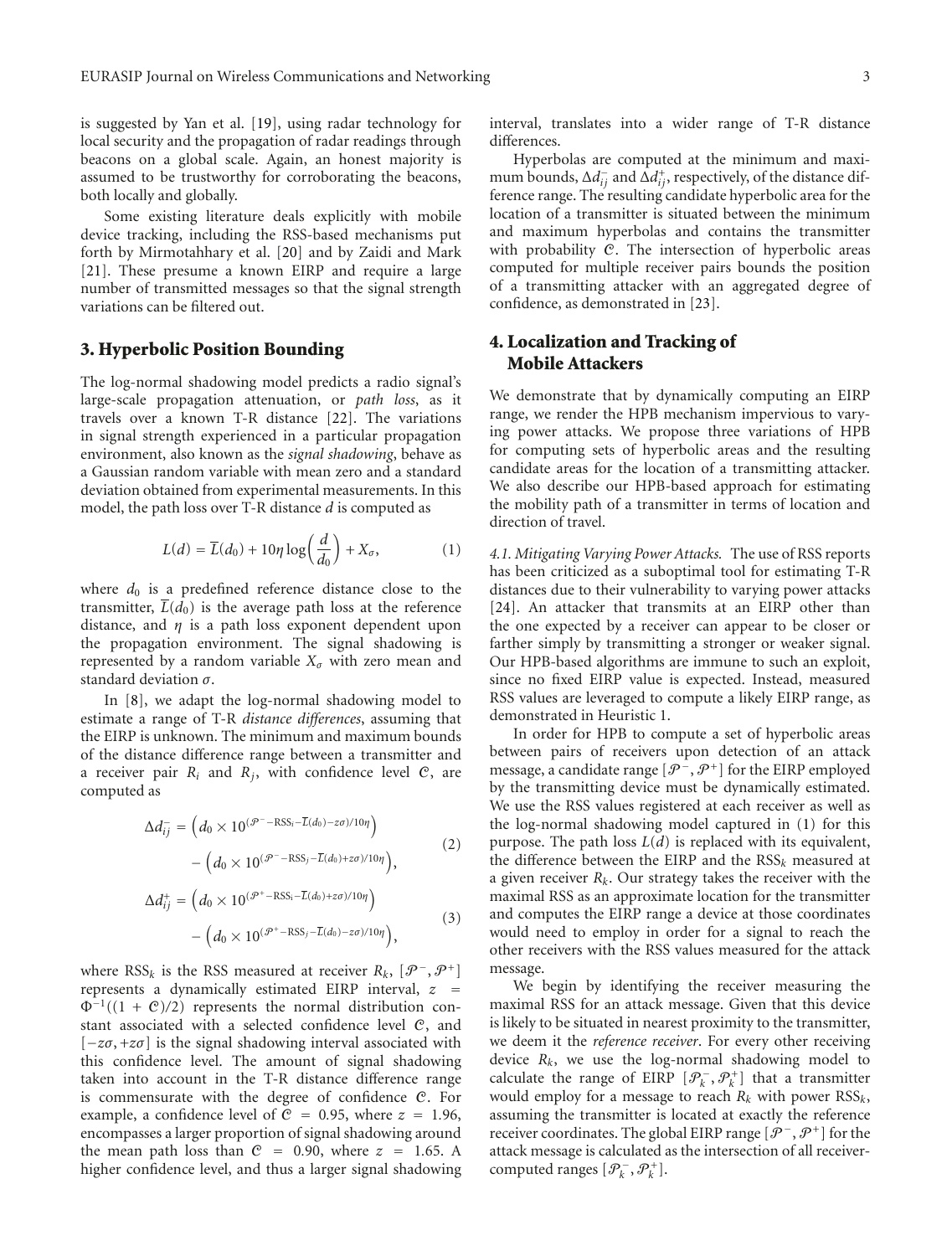|                                 | $1: i \Leftarrow n-1$                           |  |  |  |  |  |  |
|---------------------------------|-------------------------------------------------|--|--|--|--|--|--|
| 2: $i \in I$                    |                                                 |  |  |  |  |  |  |
|                                 |                                                 |  |  |  |  |  |  |
| 3: while $i > 0$ and $j < n$ do |                                                 |  |  |  |  |  |  |
| 4:                              | if $\mathcal{P}_i^- < \mathcal{P}_i^+$ then     |  |  |  |  |  |  |
| 5:                              | $\mathcal{P}^- \Leftarrow \mathcal{P}^-_i$      |  |  |  |  |  |  |
| 6:                              | $\mathcal{P}^+ \Leftarrow \mathcal{P}^+_i$      |  |  |  |  |  |  |
| 7:                              | exit                                            |  |  |  |  |  |  |
|                                 | 8: end if                                       |  |  |  |  |  |  |
|                                 | 9: if $i > 1$ then                              |  |  |  |  |  |  |
| 10:                             | if $\mathcal{P}_{i-1}^- < \mathcal{P}_j^+$ then |  |  |  |  |  |  |
| 11:                             | $\mathcal{P}^- \Leftarrow \mathcal{P}_{i-1}^-$  |  |  |  |  |  |  |
| 12:                             | $\mathcal{P}^+ \Leftarrow \mathcal{P}^+_i$      |  |  |  |  |  |  |
| 13:                             | exit                                            |  |  |  |  |  |  |
| 14:                             | end if                                          |  |  |  |  |  |  |
|                                 | 15: end if                                      |  |  |  |  |  |  |
|                                 | 16: $i \Leftarrow i - 1$                        |  |  |  |  |  |  |
| 17:                             | $j \Leftarrow j+1$                              |  |  |  |  |  |  |
|                                 | 18: end while                                   |  |  |  |  |  |  |

Pseudocode 1

*Heuristic 1* (EIRP range computation). Let R be the set of all receivers within range of an attack message. Let *<sup>R</sup><sup>m</sup>* be the maximal RSS receiver and thus be estimated as the closest receiver to the message transmitter, such that  $\overline{R}_m \in \mathbb{R}$  and  $RSS_m \geq RSS_j$  for all  $R_j \in \mathbb{R}$ . Given that EIRP =  $\overline{L}(d_0)$  +  $10\eta \log(d/d_0)$  + RSS +  $X_\sigma$  from the log-normal shadowing model, let the EIRP range  $[\mathcal{P}_k^-, \mathcal{P}_k^+]$  at any receiver  $R_k$  be determined, with confidence C, as

$$
\mathcal{P}_k^- = \overline{L}(d_0) + 10\eta \log \left( \frac{d_{mk}}{d_0} \right) + \text{RSS}_k - z\sigma,
$$
 (4)

$$
\mathcal{P}_k^+ = \overline{L}(d_0) + 10\eta \log\left(\frac{d_{mk}}{d_0}\right) + \text{RSS}_k + z\sigma \tag{5}
$$

where  $d_{mk}$  is the Euclidian distance between  $R_k$  and  $\widetilde{R}_m$ , for any  $R_k \in \mathbb{R} \setminus \{R_m\}.$ 

The estimated EIRP range  $[\mathcal{P}^{-}, \mathcal{P}^{+}]$  employed by a transmitter is the intersection of receiver-computed EIRP intervals  $[\mathcal{P}_k^-, \mathcal{P}_k^+]$  within which every receiver  $R_k \in \mathbb{R} \setminus \mathbb{R}$  ${\{\widetilde{R}_m\}}$  can reach  ${\widetilde{R}_m}$ . Since  $\mathcal{P}^-$  must be smaller than  $\mathcal{P}^+$ , we iterate through the ascending ordered sets  $\{\mathcal{P}_k^-\}$  and  $\{\mathcal{P}_k^+\}$ , for all  $R_k \in \mathbb{R} \setminus \{ \widetilde{R}_m \}$ , to find a supremum of EIRP values with minimal shadowing that is lower than an infimum of maximal shadowing EIRP values. Assuming the size of  $\mathbb R$  is *n*, and thus the size of  $\mathbb{R} \setminus {\{\widetilde{R}_m\}}$  is  $n-1$ , we compute the estimated EIRP range  $[\mathcal{P}^{-}, \mathcal{P}^{+}]$  as shown in Pseudocode 1.

The only case where the pseudocode above can fail is if every  $\mathcal{P}_i^-$  is greater than every  $\mathcal{P}_j^+$  for all  $1 \le i, j \le n - 1$ . This is impossible, since (4) and (5) taken together indicate that for any  $k$ ,  $\mathcal{P}_k^-$  must be smaller than  $\mathcal{P}_k^+$ .

The log-normal shadowing model indicates that, for a fixed T-R distance, the expected path loss is constant, albeit subject to signal shadowing, regardless of the EIRP used by a transmitter. Any EIRP variation induced by an attacker translates into a corresponding change in the RSS values measured by all receivers within radio range. As a result, an EIRP range computed with Heuristic 1 incorporates an attacker's power variation and is commensurate with the actual EIRP used, as are the measured RSS reports. The values cancel each other out when computing an HPB distance difference range, yielding constant values for the minimum and maximum bounds of this range, independently of EIRP variations.

**Lemma 1** (varying power effect). *Let* R *be the set of all receivers within range of an attack message. Let a probable EIRP range*  $[\mathcal{P}^{-}, \mathcal{P}^{+}]$  *for this message be computed as set forth in Heuristic 1. Let the distance difference range*  $[\Delta d_{ij}^-, \Delta d_{ij}^+]$ *between a transmitter and receiver pair Ri*, *Rj be calculated according to* (2) *and* (3)*. Then any increase (or decrease) in the EIRP of a subsequent message influences a corresponding proportional increase (or decrease) in RSS reports, effecting no measurable change in the range of distance differences* [Δ*d*<sup>−</sup> *ij* ,Δ*d*<sup>+</sup> *ij*] *estimated with a dynamically computed EIRP range.*

*Proof.* Let an original EIRP range  $[\mathcal{P}_k^-, \mathcal{P}_k^+]$  computed for all receivers  $R_k \in \mathbb{R}$  yield an estimated global EIRP range  $[\mathcal{P}^{-}, \mathcal{P}^{+}]$ . Let a new varying power attack message be transmitted such that the EIRP includes a power increase (or a decrease) of  $\Delta \mathcal{P}$ . Then for every  $R_k \in \mathbb{R}$ , the corresponding  $RSS_{k}$  for the new attack message reflects the same change in value from the original RSS<sub>k</sub>, for  $\widehat{\text{RSS}}_k = \text{RSS}_k + \Delta \mathcal{P}$ . Given new  $\widehat{R}S\widehat{S}_k$  values for all  $R_k \in \mathbb{R}$ , the resulting EIRP range  $[\widehat{P}^{-}, \widehat{P}^{+}]$  computed with Heuristic 1 includes the same change  $\Delta \mathcal{P}$  over the original range of values  $[\mathcal{P}^{-}, \mathcal{P}^{+}]$ :

$$
\widehat{\mathcal{P}}^{-} = \sup \{\widehat{\mathcal{P}}_k^{-}\}\
$$
  
=  $\sup \{ \widehat{L}(d_0) + 10\eta \log \left( \frac{d_{mk}}{d_0} \right) + \widehat{RSS}_k - z\sigma \}$   
=  $\sup \{ \overline{L}(d_0) + 10\eta \log \left( \frac{d_{mk}}{d_0} \right) + \text{RSS}_k + \Delta \mathcal{P} - z\sigma \}$   
=  $\sup \{ \mathcal{P}_k^{-} + \Delta \mathcal{P} \}$   
=  $\mathcal{P}^{-} + \Delta \mathcal{P}.$  (6)

Conversely, we see that  $\widehat{\mathcal{P}}^+ = \mathcal{P}^+ + \Delta \mathcal{P}$ .

As a result, the distance difference range  $[\Delta \hat{d}_{ij}, \Delta \hat{d}_{ij}]$  for the new message is equal to the original range  $[\Delta d_{ij}^-, \Delta d_{ij}^+]$ :

$$
\Delta \hat{d}_{ij}^- = \left( d_0 \times 10^{(\widehat{\mathcal{P}}^{\,-} - \widehat{\text{RSS}}_i - \overline{L}(d_0) - z\sigma)/10\eta} \right) \n- \left( d_0 \times 10^{(\widehat{\mathcal{P}}^{\,-} - \widehat{\text{RSS}}_j - \overline{L}(d_0) + z\sigma)/10\eta} \right) \n= \left( d_0 \times 10^{(\mathcal{P}^{\,-} + \Delta\mathcal{P} - \text{RSS}_i - \Delta\mathcal{P} - \overline{L}(d_0) - z\sigma)/10\eta} \right) \n- \left( d_0 \times 10^{(\mathcal{P}^{\,-} + \Delta\mathcal{P} - \text{RSS}_j - \Delta\mathcal{P} - \overline{L}(d_0) + z\sigma)/10\eta} \right) \n= \left( d_0 \times 10^{(\mathcal{P}^{\,-} - \text{RSS}_i - \overline{L}(d_0) - z\sigma)/10\eta} \right) \n- \left( d_0 \times 10^{(\mathcal{P}^{\,-} - \text{RSS}_j - \overline{L}(d_0) + z\sigma)/10\eta} \right) \n= \Delta d_{ij}^{\,-}.
$$
\n(1)

The same logic can be used to demonstrate that  $\Delta \hat{d}_{ij}^{+}$  =  $\Delta d_{ij}^+$ .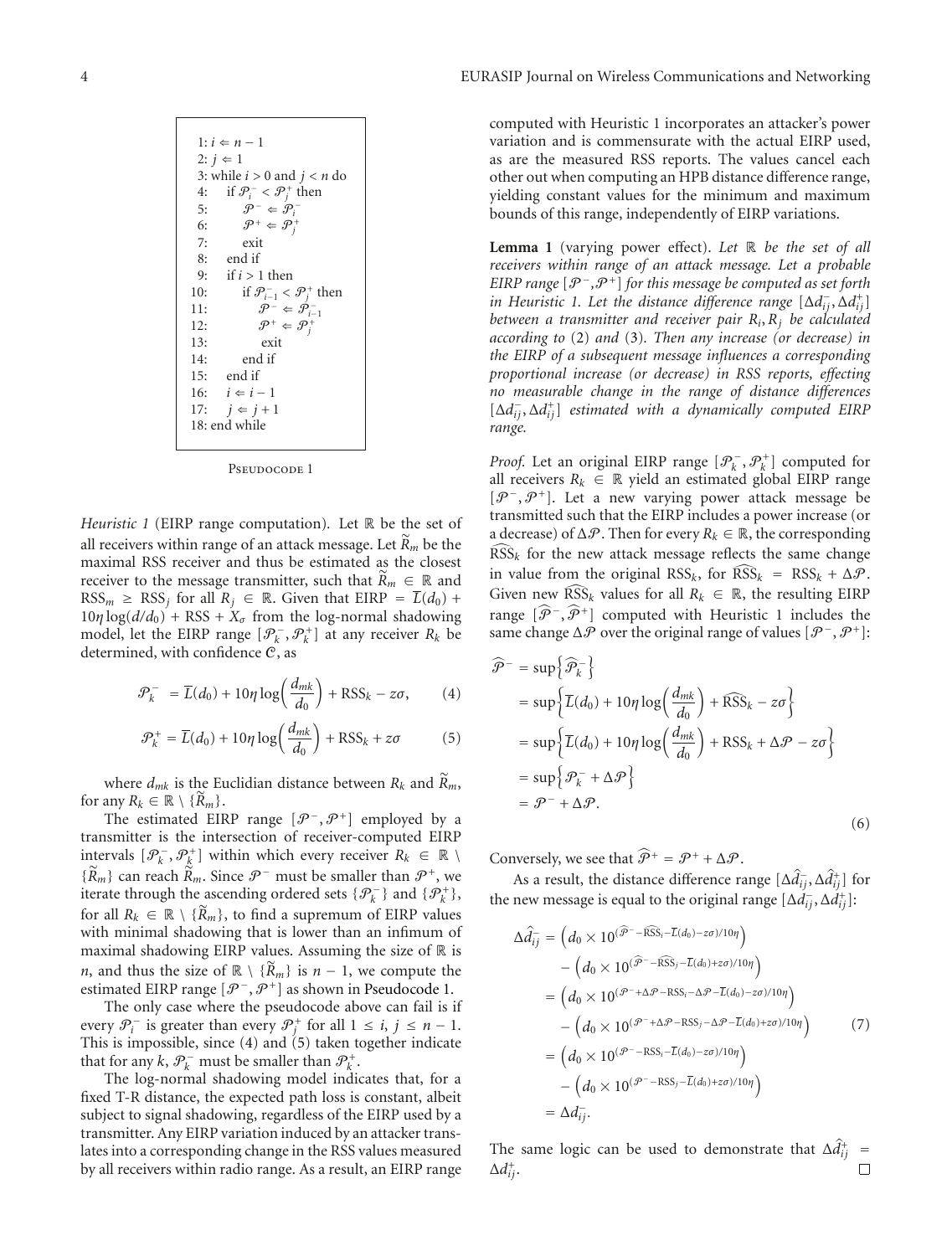A varying power attack is thus ineffective against HPB, as the placement of hyperbolic areas remains unchanged.

*4.2. HPB Algorithm Variations.* The HPB mechanism estimates the originating location of a single attack message from a static snapshot of a wireless network topology. Given sufficient computational efficiency, the algorithm executes in near real time to bound a malicious insider's position at the time of its transmission.

Hyperbolic areas constructed from (2) and (3) are used by HPB to compute a candidate area for the location of a malicious transmitter.

*Definition 1* (hyperbolic area). Let  $\mathbb{G}$  be the set of all  $(x, y)$ coordinates in the Euclidian space within radio range of a malicious transmitter. Let  $\mathcal{H}^-_{ij}$  be the hyperbola computed from the minimum bound of the distance difference range between receivers  $R_i$  and  $R_j$  with confidence level  $C$ , as defined by (2). Let  $\mathcal{H}_{ij}^+$  be the hyperbola computed from the maximum bound of the distance difference range between  $R_i$  and  $R_j$  with the same confidence, as defined by (3). Then we define the hyperbolic area  $A_{ij}$  as situated between the hyperbolas  $\mathcal{H}^-_{ij}$  and  $\mathcal{H}^+_{ij}$  with confidence level C. More formally, if  $\delta(a, b)$  represents the Euclidian distance between any two points *a* and *b*, then

$$
\mathcal{A}_{ij} = \left\{ p_k : \Delta d_{ij}^- \leq \delta(p_k, R_i) - \delta(p_k, R_j) \leq \Delta d_{ij}^+ \ \forall \, p_k \in \mathbb{G} \right\}
$$
\n(8)

where  $\Delta d_{ij}^-$  and  $\Delta d_{ij}^+$  are defined in (2) and (3).

A set of hyperbolic areas may be computed according to three different algorithms, depending on the set of receiver pairs considered.

*Definition 2* (receiver pair set). Let  $\Omega$  be any set of unique receivers  $R_k$ . Then  $\delta^{\hat{\Omega}}$  is defined as the exhaustive set of unique ordered receiver pairs in  $\Omega$ :

$$
\delta^{\Omega} = \left\{ \left\{ R_i, R_j \right\} : R_i, R_j \in \Omega, i < j \right\},\tag{9}
$$

where  $s_h \neq s_k$  for all  $s_h, s_k \in \mathcal{S}^{\Omega}$  where  $h \neq k$ , and  $|\mathcal{S}^{\Omega}| = {n \choose 2}$ where  $n = |\Omega|$ .

Our original HPB algorithm employs all possible combinations of receiver pairs to compute a set of hyperbolic areas. The intersecting space of the hyperbolic areas yields a probable candidate area for the location of a transmitter.

*Algorithm 1* (**A***<sup>α</sup>*: all-pairs algorithm). The all-pairs algorithm **A***<sup>α</sup>* computes hyperbolic areas between every possible pair of receivers. Let  $\mathbb R$  be the set of all receivers within range of an attack message. Let  $S^{\mathbb{R}}$  represent the set of all unique ordered receiver pairs in R, as put forth in Definition 2. Then the set of hyperbolic areas H*<sup>α</sup>* between all receiver pairs is stated as follows:

$$
\mathbb{H}^{\alpha} = \left\{ \mathcal{A}_{ij}, \mathcal{A}_{ji} : \mathcal{A}_{ij}, \mathcal{A}_{ji} \text{ are computed as in Definition 1} \right\}
$$
\n
$$
\text{for every } \left\{ R_i, R_j \right\} \in \mathcal{S}^{\mathbb{R}} \left\}.
$$
\n
$$
(10)
$$

The  $A^{\alpha}$  algorithm generates hyperbolic areas for every possible receiver pair, for a total of ( *<sup>n</sup>* <sup>2</sup> ) pairs given *n* receivers, as put forth in Algorithm 1. While this approach works adequately for four receivers, additional receiving devices have the effect of dramatically increasing computation time as well as reducing the success rate due to the accumulated amount of signal shadowing excluded. The HPB execution time is based on the number of hyperbolic areas computed, which in turn is contingent upon the number of receivers. For **A***α*, *n* receivers locate a transmitter with a complexity of  $\binom{n}{2} = n \times (n-1)/2 \approx O(n^2).$ 

An alternate algorithm  $A^{\beta}$  aims to scale down the computational complexity by reducing the number of hyperbolic areas. We separate the set of all receivers into subsets of size *r*. Each receiver subset computes an intermediate candidate area as the intersection of the hyperbolic areas constructed from all receiver pair combinations within that subset. The final candidate area for a transmitter consists of the intersection of the intermediate candidate areas computed over all receiver subsets.

*Algorithm 2* (**A***<sup>β</sup>*: *r*-pair set algorithm). The *r*-*pair* set algorithm  $A^{\beta}$  groups receivers in subsets of size *r*, computes intermediate candidate areas for each subset using the allpairs approach within the subset, and yields an ultimate candidate area for a transmitter as the intersection of the receiver subset intermediate candidate areas. Let R be the set of all receivers within range of an attack message. Let  $\Psi$  represent the disjoint partition of  $(m - 1)$  sets of *r* receivers, with the *m*th element of Ψ containing the remaining receivers:

$$
\Psi = \{ \psi_k : \psi_k \subseteq \mathbb{R} \text{ for } 1 \le k \le m, \ |\psi_k| = r \text{ if } k < m, \ 2 \le |\psi_k| \le r \text{ if } k = m \},\tag{11}
$$

where  $\psi_h \cap \psi_k = \emptyset$  for all  $\psi_h, \psi_k \in \Psi$  with  $h \neq k$ . Let  $\mathcal{S}^{\psi_k}$ represent the set of all unique, ordered receiver pairs in a given set of receivers  $\psi_k \in \Psi$ , as put forth in Definition 2. Then the set of hyperbolic areas H*<sup>β</sup>* computed for sets of *r* receivers is stated as follows:

$$
\mathbb{H}^{\beta} = \left\{ \mathcal{A}_{ij}, \mathcal{A}_{ji}: \mathcal{A}_{ij}, \mathcal{A}_{ji} \text{ are computed as in Definition 1} \right.
$$
  
for every  $\left\{ R_i, R_j \right\} \in \mathcal{S}^{\psi_k} \ \forall \psi_k \in \Psi \right\}.$  (12)

For the  $A^{\beta}$  algorithm, the number of hyperbolic areas depends on the set size *r* as well as the number of receivers *n*. Thus  $A^{\beta}$  locates a transmitter with a complexity of  $(n/r +$ 1)  $\times$  ( $\frac{r}{2}$ )  $\approx$  *O*(*n*). For a small value of *r*, for example, *r* = 4, the execution time is proportional to at most  $(3n/2 + 6)$ .

A third HPB algorithm, the perimeter-pairs variation **A***<sup>γ</sup>*, is proposed to bound the geographic extent of a candidate area within an approximated transmission range, based on the coordinates of the receivers situated farthest from a signal source. We establish a rudimentary perimeter around a transmitter's estimated radio range, with the logical center of this range calculated as the centroid of all receiver coordinates. The range is partitioned into four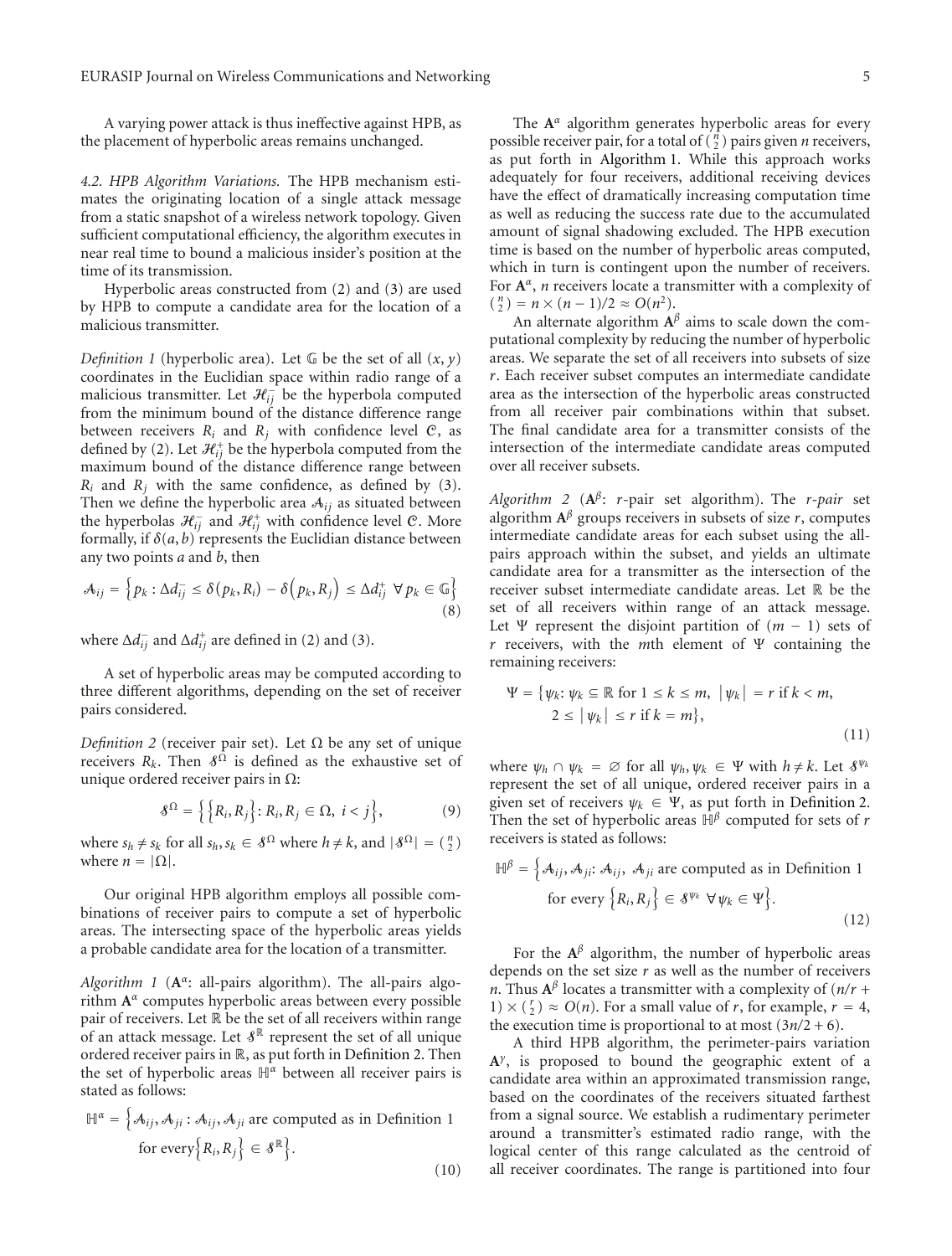quadrants from the center, along two perpendicular axes. Four perimeter receivers are identified as the farthest in each quadrant from the center. Hyperbolic areas are computed between all combinations of perimeter receiver pairs as well as between every remaining nonperimeter receiver and the perimeter receivers in the other three quadrants.

*Algorithm 3* (**A***γ*: perimeter-pairs algorithm). The perimeterpairs algorithm **A***<sup>γ</sup>* partitions a transmitter's radio range into four quadrants. Four perimeter receivers are determined. Hyperbolic areas are computed between all pairs of perimeter receivers, as well as between every perimeter receiver and the nonperimeter receivers of other quadrants. Let R be the set of all receivers within range of an attack message. Let  $R\chi$  =  $(x_c, y_c)$  be the centroid of all  $R_i \in \mathbb{R}$ . Let  $\mathbb Q$  be the disjoint set of all receivers  $R_i \in \mathbb{R}$  partitioned into four quadrants from the centroid *Rχ*:

$$
\mathbb{Q} = \{Q_k: Q_k = \{R_i: R_i \in \mathbb{R}, R_i = (x_i, y_i),
$$
  
\n $x_i \ge x_c, y_i \ge y_c \text{ for } k = 1,$   
\n $x_i < x_c, y_i \ge y_c \text{ for } k = 2,$   
\n $x_i < x_c, y_i < y_c \text{ for } k = 3,$   
\n $x_i \ge x_c, y_i < y_c \text{ for } k = 4\}.$ \n
$$
(13)
$$

Let the set  $\mathcal N$  of perimeter receivers contain one receiver  $\rho_k$ for each of the four quadrants, such that  $\rho_k$  is the farthest receiver from the centroid *Rχ* in quadrant *k*:

$$
\mathcal{N} = \{ \rho_k : \rho_k = q_i \text{ such that } q_i \in Q_k, \delta(q_i, R\chi) \ge \delta(q_j, R\chi) \ \forall q_j \in Q_k \forall Q_k \in \mathbb{Q} \},
$$
\n(14)

where  $\delta(a, b)$  represents the Euclidian distance between any two points *a* and *b*. Also let the set of nonperimeter receivers in a given quadrant be determined as all receivers in that quadrant other than the perimeter receiver:

$$
\overline{\mathcal{N}} = \left\{ \overline{\rho}_k : \overline{\rho}_k = \{ Q_k \setminus \{ \rho_k \} \} \text{ for every } Q_k \in \mathbb{Q} \right\}. \tag{15}
$$

Let  $\delta^{\mathcal{N}}$  represent the set of all unique, ordered perimeter receiver pairs, as put forth in Definition 2. Then the set of hyperbolic areas H*<sup>γ</sup>* is stated as follows:

$$
\mathbb{H}^{\gamma} = \left\{ \mathcal{A}_{ij}, \mathcal{A}_{ji} : \mathcal{A}_{ij}, \mathcal{A}_{ji} \text{ are computed as in Definition 1} \right\}
$$
  
for every  $\left\{ R_i, R_j \right\}$   

$$
\in \left\{ \mathcal{S}^{\mathcal{N}} \cup \left\{ \left\{ R_i, R_j \right\} : R_i = \rho_k \text{ for every } \rho_k \in \mathcal{N}, \right. \right. \right.
$$

$$
R_j \in \overline{\rho}_m \text{ for every } \overline{\rho}_m \in \overline{\mathcal{N}} \text{ where } m \neq k \right\} \right\} \right\}.
$$
  
(16)

For example, Figure 1 illustrates a transmitter *T* and a set of receivers. The grid is partitioned into four quadrants from the computed receiver centroid. The set of perimeter receivers, as the farthest receivers from the centroid in each quadrant (I to IV), form a rudimentary bounding area for the location of the transmitter. The **A***<sup>γ</sup>* algorithm computes hyperbolic areas between all pairs of perimeter receivers, in



FIGURE 1: Example of perimeter receivers.

this case between all possible pairs in  $\mathcal{N} = \{R_3, R_4, R_7, R_5\}.$ Additional receiver pairs are formed between the remaining nonperimeter receivers  $\{R_1, R_2, R_6, R_8\}$  and the perimeter receivers of other quadrants. Receiver  $R_6$ , for instance, is situated in quadrant II, so it is included in a receiver pair with each perimeter receiver in  $\{R_3, R_7, R_5\}$ .

In terms of complexity, the **A***<sup>γ</sup>* algorithm is equivalent to **A***<sup>β</sup>*. Given *n* receivers and four perimeter receivers such that  $|\mathcal{N}| = 4$ , **A**<sup>*γ*</sup> executes in time  $\binom{4}{2} + 3(n-4) = 3n - 6 \approx O(n)$ .

The candidate area for the location of a malicious transmitter is computed as the intersection of a set of hyperbolic areas, H*<sup>α</sup>*, H*<sup>β</sup>*, or H*<sup>γ</sup>*, determined according to Algorithms 1, 2, or 3.

*Definition 3* (candidate area). Let  $\mathbb{G}$  be the set of all  $(x, y)$ coordinates in our sample Euclidian space. Let  $\mathbb{V} \subseteq \mathbb{G}$  be the subset of all coordinates situated on the road layout of a vehicular scenario. Then the *grid candidate area* GA , where  $\ell \in \{\alpha, \beta, \gamma\}$ , is defined as the subset of grid points in G situated in the intersection of every hyperbolic area computed according to Algorithms **A***<sup>α</sup>*, **A***<sup>β</sup>*, or **A***<sup>γ</sup>*:

$$
GA^{\ell} = \left\{ p_k : p_k \in \mathbb{G}, \ p_k \in \bigcap_{h=1}^{h \le m} A_h \in \mathbb{H}^{\ell} \right\}
$$
  
where  $\ell \in \{\alpha, \beta, \gamma\}, \ m = \left| \mathbb{H}^{\ell} \right| \right\}.$  (17)

Similarly, the *vehicular candidate area* VA<sup> $\ell$ </sup>, where  $\ell \in$  $\{\alpha, \beta, \gamma\}$ , is defined as the subset of vehicular layout points in  $V$  situated in the intersection of every hyperbolic area computed according to Algorithms **A***<sup>α</sup>*, **A***<sup>β</sup>*, or **A***<sup>γ</sup>*:

$$
\text{VA}^{\ell} = \left\{ p_k \colon p_k \in \mathbb{V}, \ p_k \in \bigcap_{h=1}^{h \le m} A_h \in \mathbb{H}^{\ell} \right\}
$$
\n
$$
\text{where } \ell \in \{\alpha, \beta, \gamma\}, \ m = \left| \mathbb{H}^{\ell} \right| \right\}. \tag{18}
$$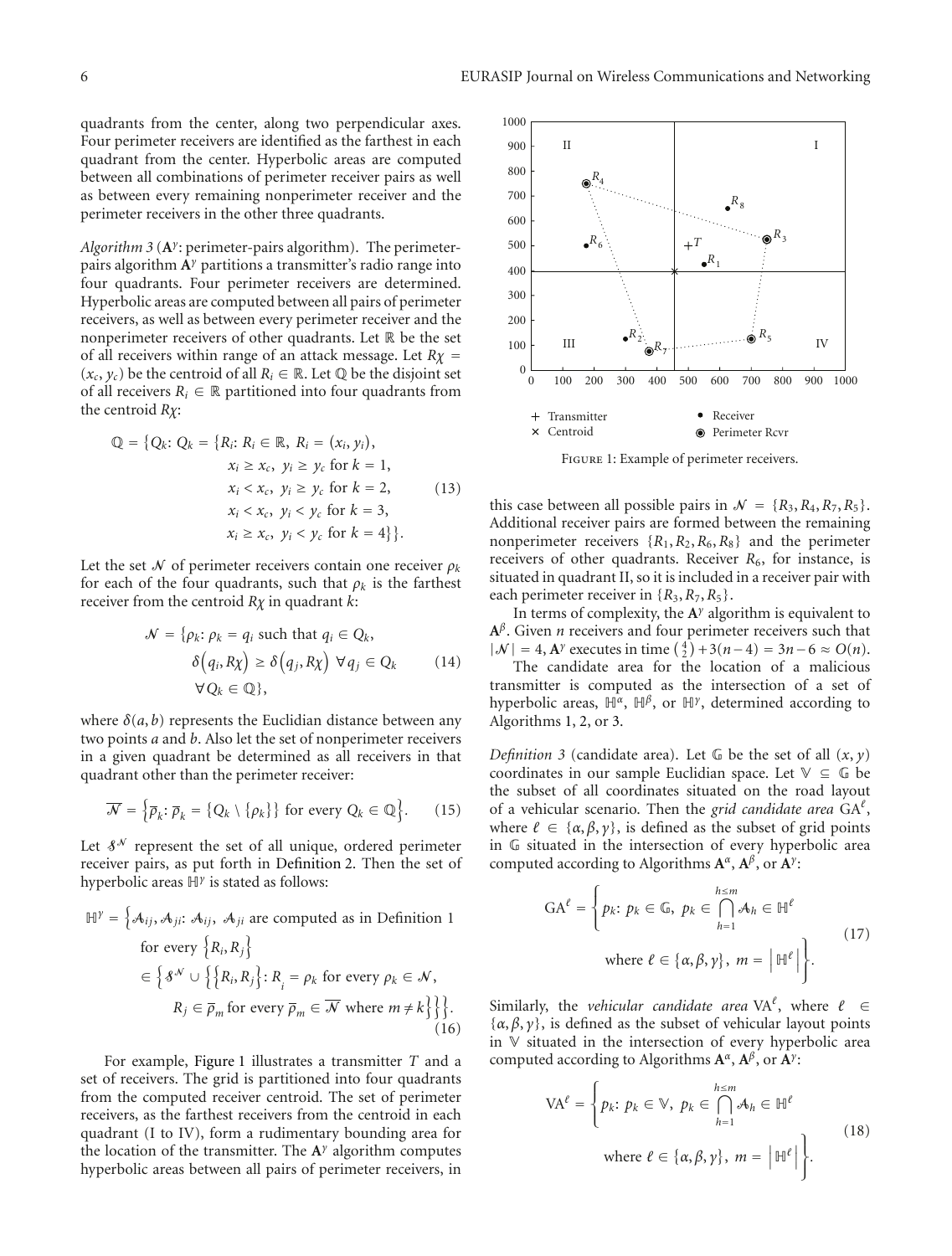While a candidate area contains a malicious transmitter with probability C, the tracking of a mobile device requires a unique point in Euclidian space to be deemed the likeliest position for the attacker. In free space, we can use the centroid of a candidate area, which is calculated as the average of all the  $(x, y)$  coordinates in this area. In a vehicular scenario, we use the road location closest to the candidate area centroid.

*Definition 4* (centroids). The grid centroid of a given GA, denoted as *Gχ*, consists of the average (*x*, *y*) coordinates of all points within the GA:

$$
G\chi = (x_G, y_G), \quad \text{such that } x_G = \frac{\sum_{i=1}^{|GA|} x_i}{|GA|}, \quad y_G = \frac{\sum_{i=1}^{|GA|} y_i}{|GA|},
$$

$$
\forall p_i = (x_i, y_i) \in GA. \tag{19}
$$

The *vehicular centroid* of a given VA, represented as *Vχ*, is the closest vehicular point to the average coordinates of all points within the VA:

$$
V\chi = v_k, \text{ such that } v_k \in \mathbb{V}, \quad p_h = (x_V, y_V),
$$
  
\nwhere  $x_V = \frac{\sum_{i=1}^{|V_A|} x_i}{|V_A|}, \quad y_V = \frac{\sum_{i=1}^{|V_A|} y_i}{|V_A|},$   
\n $\forall p_i = (x_i, y_i) \in VA,$   
\n $\delta(p_h, v_k) \le \delta(p_h, v_j), \quad \forall v_j \in \mathbb{V}.$  (20)

*4.3. Tracking a Mobile Attacker.* We extend HPB to approximate the path followed by a mobile attacker, as it continues transmitting. By computing a new candidate area for each attack message received, a malicious node can be tracked using a set of consecutive candidate positions and the direction of travel inferred between these points. We establish a mobility path in our vehicular scenario as a sequence of vehicular layout  $(x, y)$  coordinates over time, along with a mobile transmitter's direction of travel at every point.

*Definition 5.* A mobility path  $\mathbb P$  is defined as a set of consecutive coordinates  $p_i = (x_i, y_i)$  and angles of travel  $\theta_i$ over a time interval *T*:

$$
\mathbb{P} = \{ \{p_i, \theta_i\} : p_i = (x_i, y_i) \text{ is the transmitter location} \text{at } t_i \in T, \ \theta_i = \text{atan } 2(y_i - y_{i-1}, x_i - x_{i-1}) \}, \tag{21}
$$

where atan 2 is an inverse tangent function returning values over the range  $[-\pi, +\pi]$  to take direction into account (as first defined for the Fortran 77 programming language [25]).

In order to approximate the dynamically changing position of an attacker, we discretize the time domain *T* into a series of time intervals *ti*. At each discrete *ti*, we sample a snapshot of the vehicular network topology consisting of a set of receiving devices and their locations. Our approach is analogous to the discretization phase in digital signal processing, where a continuous analog radio signal is sampled periodically for conversion to digital form.

We thus estimate the mobility path  $P$  taken by an attacker by executing an HPB algorithm for an attack message received at every interval *ti* over a time period *T*. The vehicular centroids of the resulting candidate areas constitute the estimated attacker positions, and the angle from one estimated point to the next determines the approximated direction of travel.

*Algorithm 4* (mobile attacker tracking). Let M be the set of consecutive attack messages received over a time interval. Then the estimated mobility path  $\hat{P}$  of a transmitter over the message base  $M$  is computed as follows:

$$
\widehat{\mathbb{P}} = \left\{ \left( \widehat{p}_i, \widehat{\theta}_i \right) : \widehat{p}_i = (\widehat{x}_i, \widehat{y}_i) = V \chi_i \text{ for } m_i \in \mathcal{M}, \n\widehat{\theta}_i = \operatorname{atan} 2 (\widehat{y}_i - \widehat{y}_{i-1}, \widehat{x}_i - \widehat{x}_{i-1}) \right\}.
$$
\n(22)

For every attack message  $m_i \in \mathcal{M}$ , an estimated transmitter location  $\hat{p}_i$  must be determined. An execution of HPB using the RSS values corresponding to *mi* yields a vehicular candidate area VA*i*, as put forth in Definition 3. The road centroid of  $VA_i$  is computed as  $V\chi_i$ , according to Definition 4. It is by definition the closest point in the vehicular layout to the averaged center of the VA*i*, and thus the natural choice for an estimated value  $\hat{p}_i$  of the true transmitter location  $p_i$ . The direction of travel of a transmitter is stated in Definition 5 as the angle between consecutive positions in Euclidian space. We follow the same logic to compute the estimated direction of travel  $\hat{\theta}_i$  between transmitted messages *mi*−<sup>1</sup> and *mi* as the angle between the corresponding estimated positions  $\hat{p}_{i-1}$  and  $\hat{p}_i$ .

*Example 1.* Figure 2 depicts an example mobility path of a malicious insider, with consecutive traveled points labeled from 1 to 20. The transmitter broadcasts an attack message at every fourth location, labeled as points 4, 8, 12, 16 and 20.

For each attack message, we execute the **A***<sup>γ</sup>* HPB variation, for confidence level  $C = 0.95$ , using eight randomly positioned receivers, and a vehicular candidate area VA*<sup>γ</sup>* is computed. The estimated locations and directions of travel are depicted in Figure 3. The initial point's direction of travel cannot be estimated, as there is no previous point from which to ascertain a traveled path. In this example, point 4 is localized at 100 meters from its true position, points 8, 16 and 20 at 25 meters, while point 12 is found in its exact location.

#### **5. Performance Evaluation**

We describe a simulated vehicular scenario to evaluate the localization and tracking performance of the extended HPB mechanisms described in Section 4.2. In order to model a mobile attacker transmitting at 2.4 GHz, we employ Rappaport's log-normal shadowing model [22] to generate simulated RSS values at a set of receivers, taking into account an independently random amount of signal shadowing experienced at each receiving device. According to Rappaport, the log-normal shadowing model has been used extensively in experimental settings to capture radio signal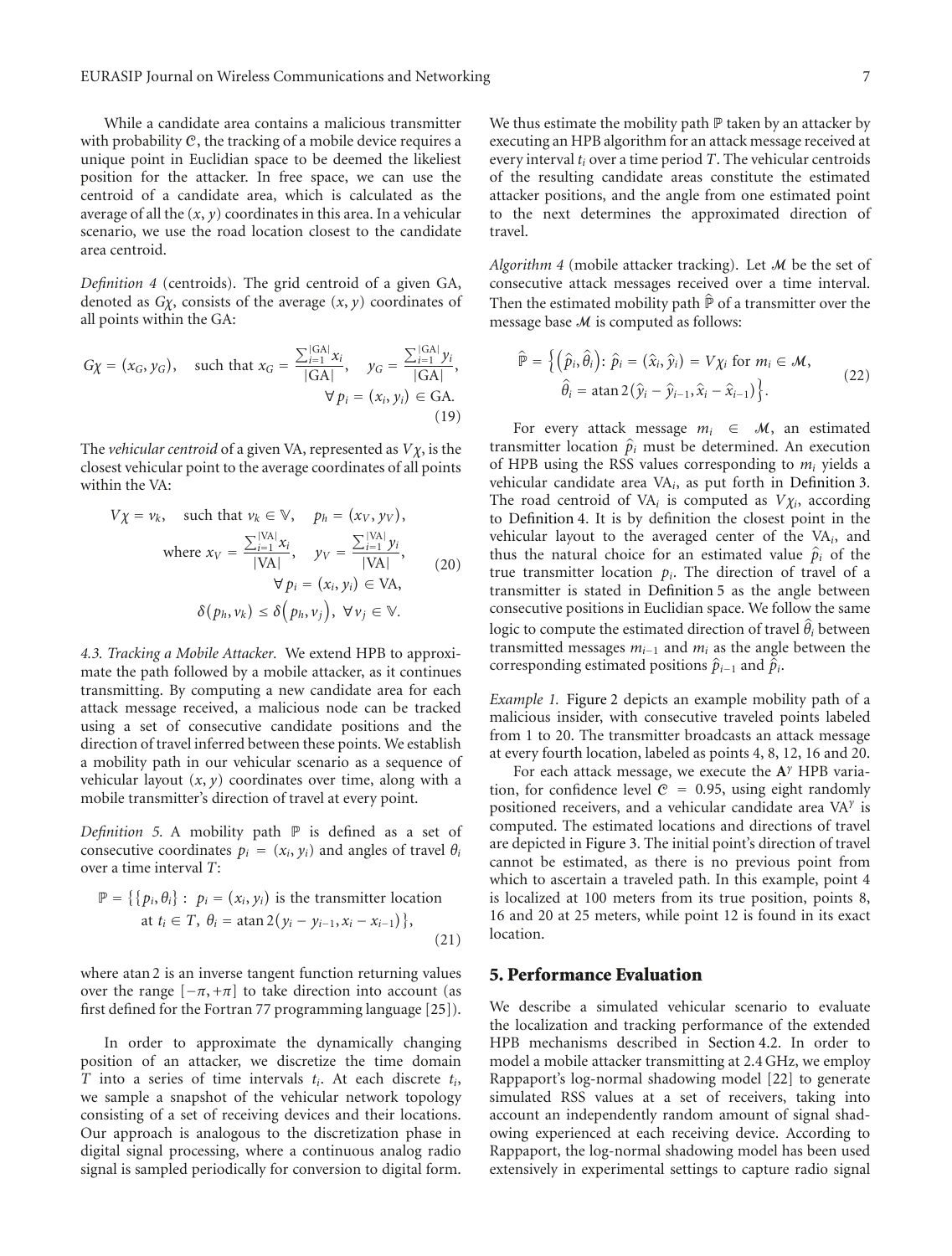





propagation characteristics, in both indoor and outdoor channels, including in mobility scenarios. In our previous work, we have evaluated HPB results with both log-normal shadowing simulated RSS values and RSS reports harvested from an outdoor field experiment at 2.4 GHz [9]. We found that the simulated and experimental location estimation results are nearly identical, indicating that at this frequency, the log-normal shadowing model is an appropriate tool for generating realistic RSS values.

We compare the success rates of the **A***<sup>α</sup>*, **A***<sup>β</sup>* and **A***<sup>γ</sup>* algorithms at estimating a malicious transmitter's location within a candidate area, as well as the relative sizes of the grid and vehicular candidate areas. We model a mobile transmitter's path through a vehicular scenario and assess the success in tracking it by measuring the distance between the actual and estimated positions, in addition to the difference between the approximated direction of travel and the real one.

*5.1. Hyperbolic Position Bounding of Vehicular Devices.* Our simulation uses a one square kilometer urban grid, as depicted in Figure 4. We evaluate the all-pairs **A***<sup>α</sup>*, 4-pair



Figure 4: Urban scenario—Richmond, Ontario.

set  $A^{\beta}$  and perimeter-pairs  $A^{\gamma}$  HPB algorithms with four, eight, 16 and 32 receivers. In each HPB execution, four of the receivers are fixed road-side units (RSUs) stationed at intersections. The remaining receivers are randomly positioned on-board units (OBUs), distributed uniformly on the grid streets. Every HPB execution also sees a transmitter placed at a random road position within the inner square of the simulation grid. We assume that in a sufficiently dense urban setting, RSUs are positioned at most intersections. As a result, any transmitter location is geographically surrounded by four RSUs within radio range. For each defined number of receivers and two separate confidence levels  $C \in \{0.95, 0.90\},\$ the HPB algorithms,  $A^{\alpha}$ ,  $A^{\beta}$  and  $A^{\gamma}$ , are executed 1000 times. For every execution, RSS values are generated for each receiver from the log-normal shadowing model. We adopt existing experimental path loss parameter values from large-scale measurements gathered at 2.4 GHz by Liechty et al. [26, 27]. From  $\eta$  = 2.76 and a signal shadowing standard deviation  $\sigma$  = 5.62, we augment the simulated RSS values with an independently generated amount of random shadowing to every receiver in a given HPB execution. Since the EIRP used by a malicious transmitter is unknown, a probable range is computed according to Heuristic 1.

For every HPB execution, whether the **A***<sup>α</sup>*, **A***<sup>β</sup>* or **A***<sup>γ</sup>* algorithm is used, we gather three metrics: the success rate in localizing the transmitter within a computed candidate area GA; the size of the unconstrained candidate area GA as a percentage of the one square kilometer grid; the size of the candidate area restricted to the vehicular layout VA as a percentage of the grid. The success rate and candidate area size results we obtain are deemed 90% accurate within a 2% and 0.8% confidence interval, respectively. The average HPB execution times for each algorithm on an HP Pavilion laptop with an AMD Turion  $64 \times 2$  dual-core processor are shown in Table 1. As expected from our complexity analysis, the **A***<sup>α</sup>*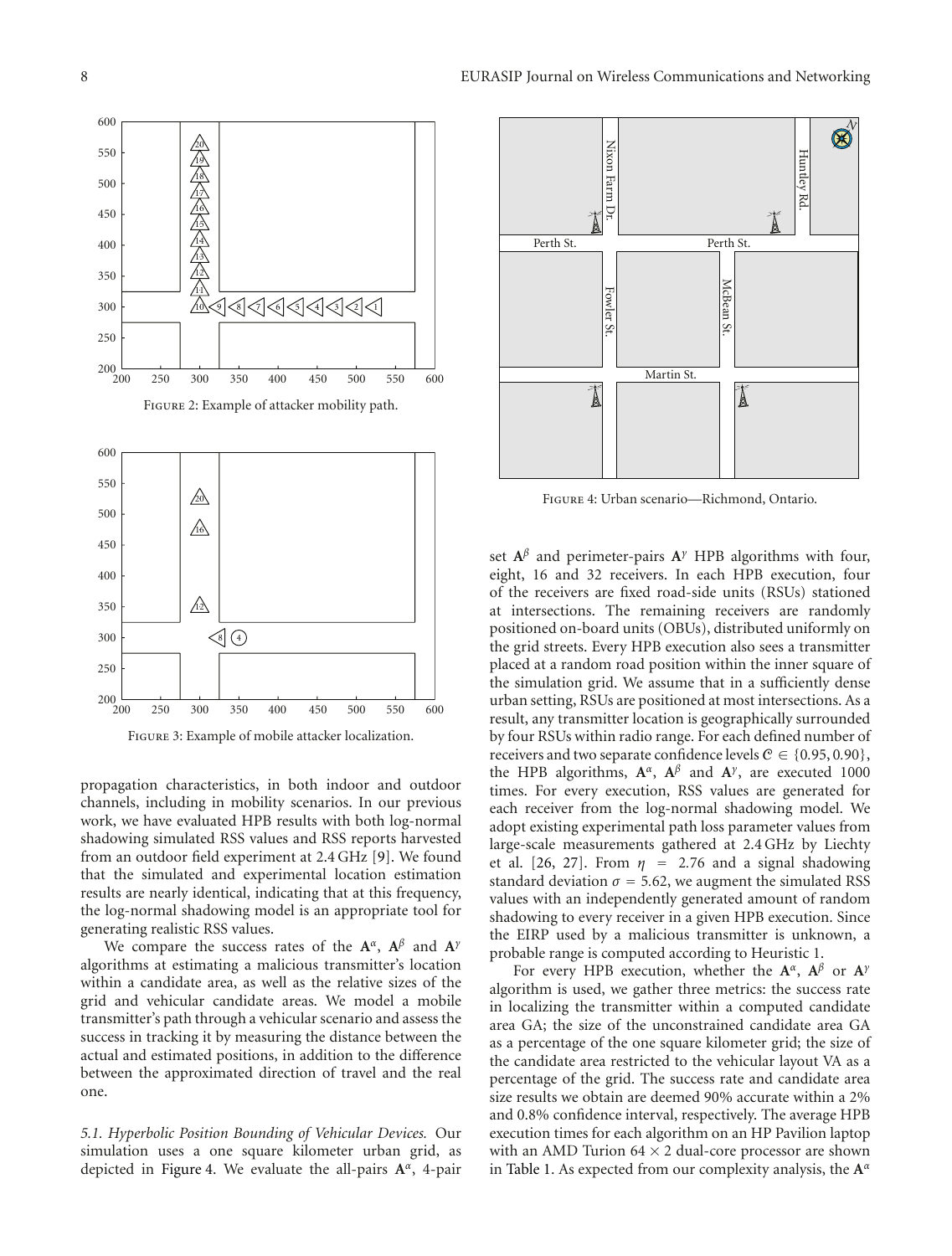

FIGURE 5: Success rate for  $C = 0.95$ .

Table 1: Average HPB execution time (seconds).

| $#$ Rcvrs      | $\mathbf{A}^{\gamma}$ |       | $A^{\beta}$ |                                      | $\mathbf{A}^{\alpha}$ |       |
|----------------|-----------------------|-------|-------------|--------------------------------------|-----------------------|-------|
|                | Mean                  |       |             | Std dev. Mean Std dev. Mean Std dev. |                       |       |
| $\overline{4}$ | 0.005                 | 0.000 | 0.023       | 0.001                                | 0.023                 | 0.001 |
| 8              | 0.023                 | 0.001 | 0.045       | 0.001                                | 0.104                 | 0.003 |
| 16             | 0.075                 | 0.001 | 0.090       | 0.002                                | 0.486                 | 0.142 |
| 32             | 0.215                 | 0.059 | 0.195       | 0.053                                | 2.230                 | 0.766 |

variation is markedly slower, and the computational costs increase as additional receivers participate in the location estimation effort. For example in the case of eight receivers, a single execution of **A***<sup>γ</sup>* takes 23 milliseconds, while **A***<sup>α</sup>* requires over 100 milliseconds.

The comparative success rates of the **A***<sup>α</sup>*, **A***<sup>β</sup>* and **A***<sup>γ</sup>* approaches are illustrated in Figure 5, for confidence level C <sup>=</sup> 0*.*95. While **A***<sup>γ</sup>* exhibits the best localization success rate, every algorithm sees its performance degrade as more receivers are included. With four receivers for example, all three variations successfully localize a transmitter 94-95% of the time. However with 32 receivers, **A***<sup>γ</sup>* succeeds in 79% of the cases, while  $A^{\beta}$  and  $A^{\alpha}$  do so in 71% and 50% of executions. Given that each receiver pair takes into account an amount of signal shadowing based on the confidence level C, it also probabilistically ignores a portion  $(1 - C)$  of the shadowing. As more receivers and thus more receiver pairs are added, the error due to excluded shadowing accumulates. The results obtained for confidence level  $C = 0.90$  follow the same trend, although the success rates are slightly lower.

Figures 6 and 7 show the grid and vehicular candidate area sizes associated with our simulation scenario, as computed with algorithms **A***<sup>α</sup>*, **A***<sup>β</sup>* and **A***<sup>γ</sup>*, for confidence level  $C = 0.95$ . The size of the grid candidate area GA corresponds to 21% of the simulation grid, with four receivers, for both  $A^{\beta}$  and  $A^{\alpha}$ , while  $A^{\gamma}$  narrows the area to only 7%. In fact, the **A***<sup>γ</sup>* approach exhibits a GA size that is independent of the number of receivers. Yet for **A***<sup>β</sup>* and  $A^{\alpha}$ , the GA size is noticeably lower with additional receivers. This finding reflects the use of perimeter receivers with **A***γ*. These specialized receivers serve to restrict the GA to a particular portion of the simulation grid, even with few receivers. However, this variation does not fully exploit the presence of additional receiving devices, as these only support the GA determined by the perimeter receivers. The size of the vehicular candidate area VA follows the same trend, with a near constant size of 0.64% to 1% of the grid for **A***γ*, corresponding to a localization granularity within an area less than  $100 \text{ m} \times 100 \text{ m}$ , assuming the transmitter is aboard a vehicle traveling on a road. The  $A^{\beta}$  and  $A^{\alpha}$  algorithms compute vehicular candidate area sizes that decrease as more receivers are taken into account, with **A***<sup>α</sup>* yielding the best localization granularity. But even with four receivers,  $A^{\beta}$  and **A***<sup>α</sup>* localize a transmitter within a vehicular layout area of 1.6% of the grid, or  $125 \text{ m} \times 125 \text{ m}$ .

Generally, both the GA and VA sizes decrease as the number of receivers increases, since additional hyperbolic areas pose a higher number of constraints on a candidate area, thus decreasing its extent. We see in Figures 6 and 7 that **A***<sup>β</sup>* consistently yields larger candidate areas than **A***<sup>α</sup>* for the same reason, as  $A^{\alpha}$  generates a significantly greater number of hyperbolic areas. For example, while **A***<sup>α</sup>* computes an average GA*<sup>α</sup>* of 10% and 3% of the simulation grid with eight and 16 receivers,  $A^{\beta}$  yields areas of 15% and 9%, respectively. By contrast, **A***<sup>γ</sup>* yields a GA size of 5-6% but its reliability is greater, as demonstrated by the higher success rates achieved. The nearly constant 5% GA size computed with **A***<sup>γ</sup>* has an average success rate of 81% for 16 receivers, while the 9% GA generated by  $A^{\beta}$  is 79% reliable and the 3% GA obtained with **A***<sup>α</sup>* features a dismal 68% success rate. Indeed, Figures 5 and 6 taken together indicate that smaller candidate areas provide increased granularity at the cost of lower success rates, and thus decreased reliability. This phenomenon is consistent with the intuitive expectation that a smaller area is less likely to contain the transmitter.

*5.2. Tracking a Vehicular Device.* We generate 1000 attacker mobility paths P, as stipulated in Definition 5, of 20 consecutive points evenly spaced at every 25 meters. Each path begins at a random start location along the central square of the simulation grid depicted in Figure 4. We keep the simulated transmitter location within the area covered by four fixed RSUs, presuming that an infinite grid features at least four RSUs within radio range of a transmitter. The direction of travel for the start location is determined randomly. Each subsequent point in the mobile path is contiguous to the previous point, along the direction of travel. Upon reaching an intersection in the simulation grid, a direction of travel is chosen randomly among the ones available from the current position, excluding the reverse direction.

The  $A^{\alpha}$ ,  $A^{\beta}$  and  $A^{\gamma}$  algorithms are executed at every fourth point  $p_i$  of each mobility path  $P$ , corresponding to a transmitted attack signal at every 100 meters. The algorithms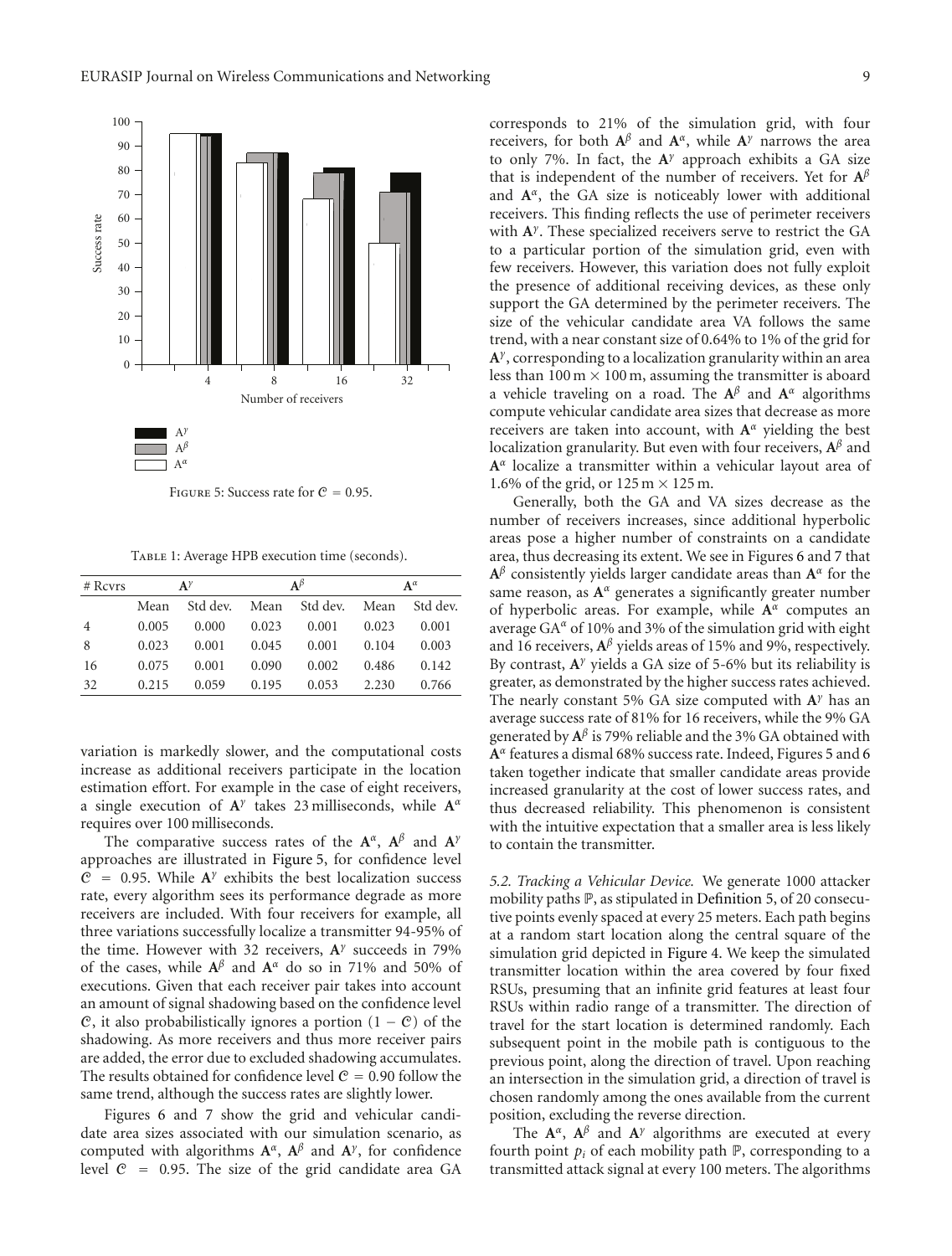



FIGURE 6: Grid candidate area size for  $C = 0.95$ .



FIGURE 7: Vehicular candidate area size for  $C = 0.95$ .

are executed for confidence levels  $C \in \{0.95, 0.90\}$ , with each of four, eight, 16 and 32 receivers. In every case, the receivers consist of four static RSUs, and the remaining are OBUs randomly placed at any point on the simulated roads.

For each execution of  $A^{\alpha}$ ,  $A^{\beta}$  and  $A^{\gamma}$ , a vehicular candidate area VA is computed, and its centroid  $V\chi$  is taken as the probable location of the transmitter, as described in Algorithm 4. Two metrics are aggregated over the executions: the root mean square *location error*, as the distance in meters between the actual transmitter location  $p_i$  and its estimated position  $\hat{p}_i = V \chi_i$ ; and the root mean square *angle error* between the angle of travel *θi* for each consecutive actual

FIGURE 8: Location error for  $C = 0.95$ .

A*α*

transmitter location and the angle  $\hat{\theta}_i$  computed for the approximated locations.

The location error for the  $A^{\alpha}$ ,  $A^{\beta}$  and  $A^{\gamma}$  algorithms, given confidence level  $C = 0.95$ , is illustrated in Figure 8. As expected, the smaller VA sizes achieved with a greater number of receivers for  $A^{\alpha}$  and  $A^{\beta}$  correspond to a more precise transmitter localization. The location error associated with the  $A^{\alpha}$  algorithm is smaller, compared to  $A^{\beta}$ , for the same reason. Correspondingly, the nearly constant VA size obtained with **A***<sup>γ</sup>* yields a similar result for the location error. For instance with confidence level  $C = 0.95$ , eight and 16 receivers produce a location error of 114 and 79 meters, respectively, with **A***<sup>α</sup>* but of 121 and 102 meters with **A***<sup>β</sup>*. The location error with **A***<sup>γ</sup>* is once more nearly constant, at 96 and 91 meters. The use of all receiver pairs to compute a VA with  $A^{\alpha}$  allows for localization that is up to 40–50% more precise than grouping the receivers in sets of four or relying on perimeter receivers when 16 or 32 receiving devices are present. Despite its granular localization performance, the **A***<sup>α</sup>* approach works best with large numbers of receivers, which may not consistently be realistic in a practical setting. Another important disadvantage of the **A***<sup>α</sup>* approach lies in its large complexity of  $O(n^2)$  for *n* receivers, when compared to  $A^{\beta}$  and  $A^{\gamma}$  with a complexity of  $O(n)$ , as discussed in Section 4.2.

Figure 9 plots the root mean square location error in terms of VA size for the three algorithms. While **A***<sup>α</sup>* and **A***<sup>β</sup>* yield smaller VAs for a large number of receivers, the VAs computed with **A***<sup>γ</sup>* offer more precise localization with respect to their size. For example, a 0.7% VA size obtained with **A***<sup>γ</sup>* features a 96 meter location error, while a similar size VA computed with  $A^{\beta}$  and  $A^{\alpha}$  generates a 102 and 114 meter location error, respectively.

The error in estimating the direction of travel exhibits little variation in terms of number of receivers and choice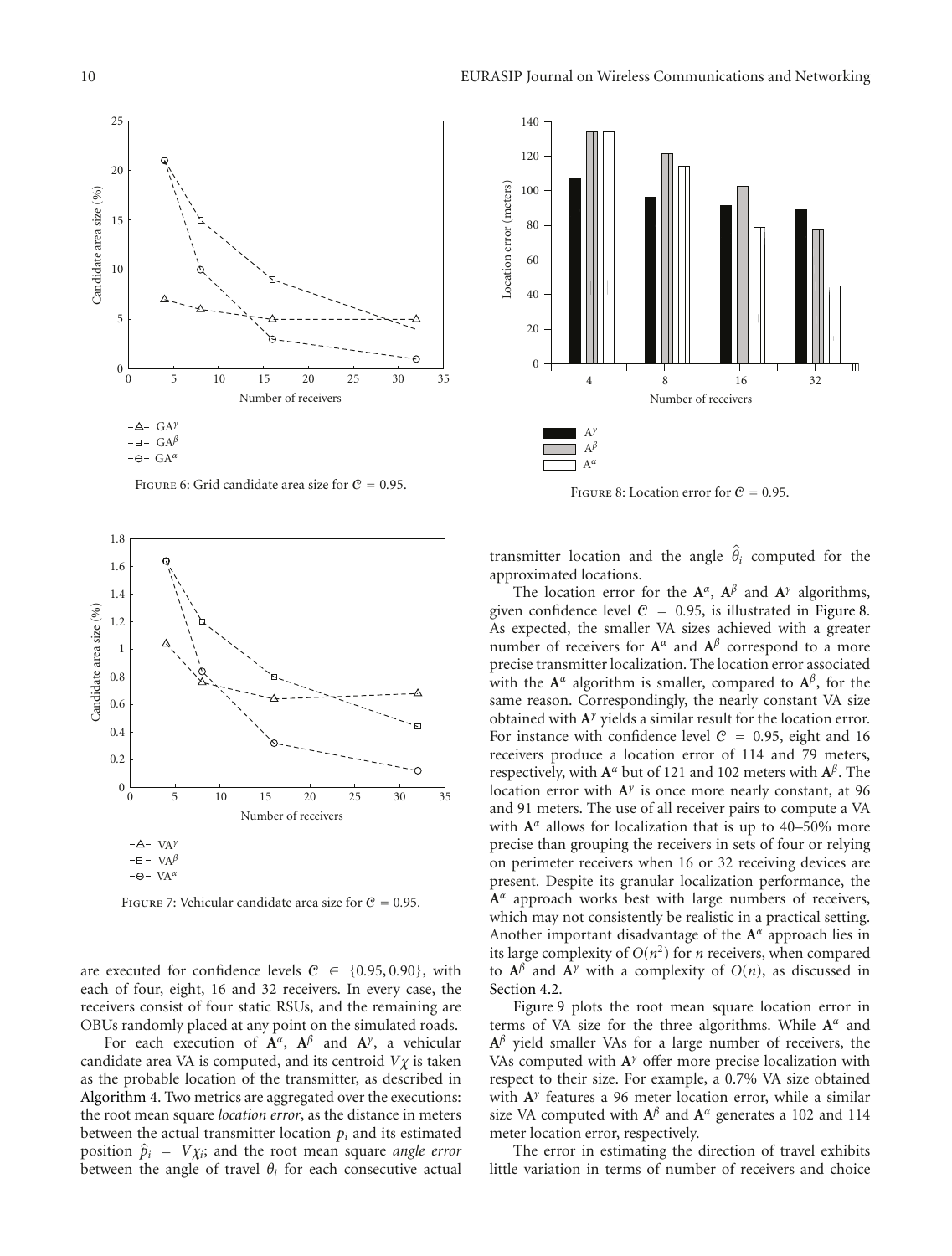

Figure 9: Location error for vehicular candidate area size.



FIGURE 10: Direction of travel angle error for  $C = 0.95$ .

of HPB algorithm, as shown in Figure 10. With eight and 16 receivers, for confidence level  $C = 0.95$ ,  $A^{\beta}$  approximates the angle of travel between two consecutive points within 77◦ and 71◦, respectively, whereas **A***<sup>α</sup>* estimates it within 76◦ and 63◦. **A***<sup>γ</sup>* exhibits a slightly higher direction error at 76◦ and 77◦. It should be noted that for all three algorithms, for all numbers of receivers, the range of angle errors only spans 14◦. So while the granularity of localization is contingent upon the HPB methodology used and the number of receivers, the three variations perform similarly in estimating the general direction of travel.

#### **6. Discussion**

The location error results of Figure 8 shed an interesting light on the HPB success rates discussed in Section 5.1. For example in the presence of 32 receivers, for confidence level  $C = 0.95$ , only 50% of  $A^{\alpha}$  executions yield a candidate area containing a malicious transmitter, as shown in Figure 5. Yet the same scenario localizes a transmitter with a root mean square location error of 45 meters of its true location, whether it lies within the corresponding candidate area or not. This indicates that while a candidate area may be computed in the wrong position, it is in fact rarely far from the correct transmitter location. This may be a result of our strict definition of a successful execution, where only a candidate area in the intersection of all hyperbolic areas is considered. We have observed in our simulations that a candidate area may be erroneous solely because of a single misplaced hyperbolic area, which results in either a wrong location or an empty candidate area. In our simulations tracking a mobile attacker, we notice that while **A***<sup>γ</sup>* and **A***<sup>β</sup>* generate an empty VA for 10% and 14% of executions, **A***<sup>α</sup>* does so in 31% of the cases. This phenomenon is likely due to the greater number of hyperbolic areas generated with the **A***<sup>α</sup>* approach and the subsequent greater likelihood of erroneously situated hyperbolic areas. While the success rates depicted in Figure 5 omit the executions yielding empty candidate areas as inconclusive, future work includes devising a heuristic to recompute a set of hyperbolic areas in the case where their common intersection is empty.

In comparing the location accuracy of HPB with related technologies, we find that, for example, differential GPS devices can achieve less than 10 meter accuracy. However, this technology is better suited to self-localization efforts relying on a device's assistance and cannot be depended upon for the position estimation of a noncooperative adversary. The FCC has set forth regulations for the network-based localization of wireless handsets in emergency 911 call situations. Service providers are expected to locate a calling device within 100 meters 67% of the time and within 300 meters in 95% of cases [28]. In the minimalist case involving four receivers, the HPB perimeter-pairs variation **A***<sup>γ</sup>* localizes a transmitting device with a root mean square location error of 107 meters. This translates into a location accuracy of 210 meters in 95% of cases and of 104 meters in 67% of executions. While the former case is fully within FCC guidelines, the latter is very close. With a larger number of receivers, for example, eight receiving devices, **A***<sup>γ</sup>* yields an accuracy of 188 meters 95% of the time and of 93 meters in 67% of cases. Although HPB is designed for the location estimation of a malicious insider, its use may be extended to additional applications such as 911 call origin localization, given that its performance closely matches the FCC requirements for emergency services.

#### **7. Conclusion**

We extend a hyperbolic position bounding (HPB) mechanism to localize the originator of an attack signal within a vehicular network. Because of our novel assumption that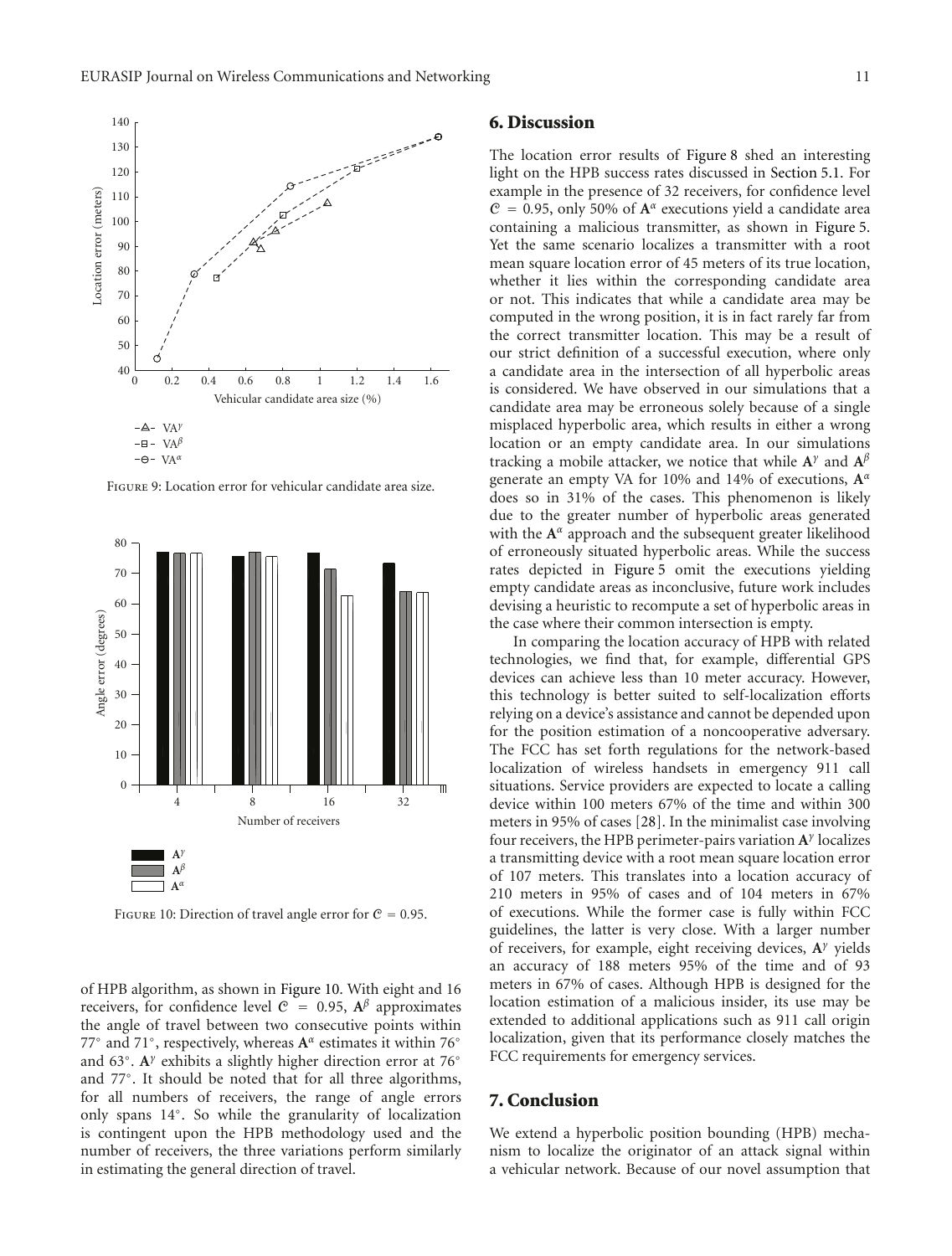the message EIRP is unknown, the HPB location estimation approach is suitable to security scenarios involving malicious or uncooperative devices, including insider attacks. Any countermeasure to this type of exploit must feature minimalist assumptions regarding the type of radio equipment used by an attacker and expect no cooperation with localization efforts on the part of a perpetrator.

We devise two additional HPB-based approaches to compute hyperbolic areas between pairs of trusted receivers by grouping them in sets and establishing perimeter receivers. We demonstrate that due to the dynamic computation of a probable EIRP range utilized by an attacker, our HPB algorithms are impervious to varying power attacks. We extend the HPB algorithms to track the location of a mobile attacker transmitting along a traveled path.

The performance of all three HPB variations is evaluated in a vehicular scenario. We find that the grouped receivers method yields a localization success rate up to 11% higher for a 6% increase in candidate area size over the allpairs approach. We also observe that the perimeter-pairs algorithm provides a more constant candidate area size, independently of the number of receivers, for a success rate up to 13% higher for a 2% increase in candidate area size over the all-pairs variation. We conclude that the original HPB mechanism using all pairs of receivers produces a smaller localization error than the other two approaches, when a large number of receiving devices are available. We observe that for a confidence level of 95%, the former approach localizes a mobile transmitter with a granularity as low as 45 meters, up to 40–50% more precisely than the grouped receivers and perimeter-pairs methods. However, the computational complexity of the all-pairs variation is significantly greater, and its performance with fewer receivers is less granular than the perimeter-pairs method. Of the two approaches with complexity  $O(n)$ , the perimeter-pairs method yields a success rate up to 8% higher for consistently smaller candidate area sizes, location, and direction errors.

In a vehicular scenario, we achieve a root mean square location error of 107 meters with four receivers and of 96 meters with eight receiving devices. This granularity is sufficient to satisfy the FCC-mandated location accuracy regulations for emergency 911 services. Our HPB mechanism may therefore be adaptable to a wide range of applications involving network-based device localization assuming neither target node cooperation nor knowledge of the EIRP.

We have demonstrated the suitability of the hyperbolic position bounding mechanism for estimating the candidate location of a vehicular network malicious insider and for tracking such a device as it moves throughout the network. Future research is required to assess the applicability of the HPB localization and tracking mechanisms in additional types of wireless and mobile technologies, including wireless access networks such as WiMAX/802.16.

## **Acknowledgments**

The authors gratefully acknowledge the financial support received for this research from the Natural Sciences and Engineering Research Council of Canada (NSERC) and the Automobile of the 21st Century (AUTO21) Network of Centers of Excellence (NCE).

#### **References**

- [1] IEEE Intelligent Transportation Systems Committee, "IEEE Trial-Use Standard for Wireless Access in Vehicular Environments—Security Services for Applications and Management Messages," IEEE Std 1609.2-2006, July 2006.
- [2] R. Anderson, M. Bond, J. Clulow, and S. Skorobogatov, "Cryptographic processors—a survey," *Proceedings of the IEEE*, vol. 94, no. 2, pp. 357–369, 2006.
- [3] R. Anderson and M. Kuhn, "Tamper resistance: a cautionary note," in *Proceedings of the 2nd USENIX Workshop on Electronic Commerce*, pp. 1–11, Oakland, Calif, USA, November 1996.
- [4] National Institute of Standards and Technology, "Security Requirements for Cryptographic Modules," Federal Information Processing Standards 140-2, NIST, May 2001.
- [5] IBM, "IBM 4764 PCI-X Cryptographic Coprocessor," http://www.ibm.com.
- [6] D. E. Williams, "A Concept for Universal Identification," White paper, SANS Institute, December 2001.
- [7] SeVeCom, "Security architecture and mechanisms for V2V/V2I, deliverable 2.1," Tech. Rep. D2.1, Secure Vehicle Communication, Paris, France, August 2007, edited by Antonio Kung.
- [8] C. Laurendeau and M. Barbeau, "Insider attack attribution using signal strength-based hyperbolic location estimation," *Security and Communication Networks*, vol. 1, no. 4, pp. 337– 349, 2008.
- [9] C. Laurendeau and M. Barbeau, "Hyperbolic location estimation of malicious nodes in mobile WiFi/802.11 networks," in *Proceedings of the 2nd IEEE LCN Workshop on User MObility and VEhicular Networks (ON-MOVE '08)*, pp. 600– 607, Montreal, Canada, October 2008.
- [10] A. Boukerche, H. A. B. F. Oliveira, E. F. Nakamura, and A. A. F. Loureiro, "Vehicular ad hoc networks: a new challenge for localization-based systems," *Computer Communications*, vol. 31, no. 12, pp. 2838–2849, 2008.
- [11] R. Parker and S. Valaee, "Vehicular node localization using received-signal-strength indicator," *IEEE Transactions on Vehicular Technology*, vol. 56, no. 6, part 1, pp. 3371–3380, 2007.
- [12] J.-P. Hubaux, S. Čapkun, and J. Luo, "The security and privacy of smart vehicles," *IEEE Security & Privacy*, vol. 2, no. 3, pp. 49–55, 2004.
- [13] S. Čapkun and J.-P. Hubaux, "Secure positioning in wireless networks," *IEEE Journal on Selected Areas in Communications*, vol. 24, no. 2, pp. 221–232, 2006.
- [14] S. Brands and D. Chaum, "Distance-bounding protocols," in *Proceedings of the Workshop on the Theory and Application of Cryptographic Techniques on Advances in Cryptology (EURO-CRYPT '94)*, vol. 765 of *Lecture Notes in Computer Science*, pp. 344–359, Springer, Perugia, Italy, May 1994.
- [15] B. Xiao, B. Yu, and C. Gao, "Detection and localization of sybil nodes in VANETs," in *Proceedings of the Workshop on Dependability Issues in Wireless Ad Hoc Networks and Sensor Networks (DIWANS '06)*, pp. 1–8, Los Angeles, Calif, USA, September 2006.